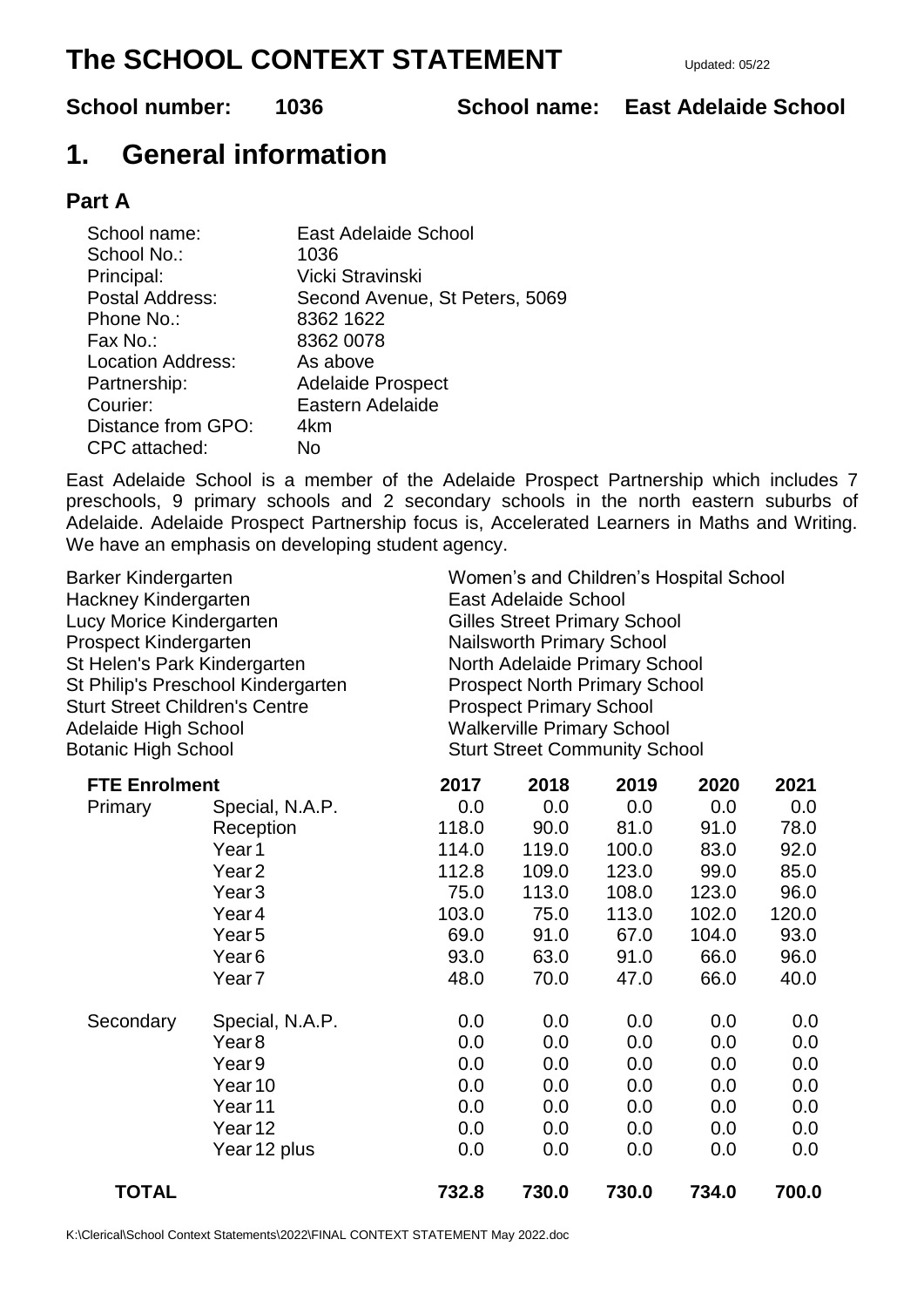| School Card percentage<br><b>NESB Enrolment</b><br><b>Aboriginal Enrolment</b> |                            | 7.2%<br>29.2%<br>0.68% | 6.3%<br>30.6%<br>0.82%            | 8.1%<br>33.6%<br>$0.54\%$ | $9.0\%$<br>35.1%<br>0.78% | 5.2%<br>21.6%<br>0.4% |  |
|--------------------------------------------------------------------------------|----------------------------|------------------------|-----------------------------------|---------------------------|---------------------------|-----------------------|--|
| <b>CONTEXT STATEMENT</b>                                                       |                            |                        |                                   |                           | Updated: 05/22            |                       |  |
| <b>School number:</b>                                                          | 1036                       |                        | School name: East Adelaide School |                           |                           |                       |  |
| 1.                                                                             | <b>General information</b> |                        |                                   |                           |                           |                       |  |
| <b>Part A</b>                                                                  |                            |                        |                                   |                           |                           |                       |  |
| <b>Principal</b>                                                               |                            |                        | Vicki Stravinski                  |                           |                           |                       |  |
| <b>Part B</b>                                                                  |                            |                        |                                   |                           |                           |                       |  |
| <b>Deputy Principal B4</b>                                                     |                            |                        |                                   | Martha Pampoukidis        |                           |                       |  |
| <b>Assistant Principal B2 (Pedagogical Change - Maths)</b>                     |                            |                        | Jo Cardone                        |                           |                           |                       |  |
| <b>Student Engagement and Wellbeing Co-ordinator B1</b>                        |                            |                        | <b>Yiota Seindanis</b>            |                           |                           |                       |  |
| <b>Staffing numbers: 30.1</b>                                                  |                            |                        |                                   |                           |                           |                       |  |

- : R-6 Classrooms 22
- : SSO hours 375.50 hours per week
- : Teacher / Librarian .8

# **OSHC**

A Before School (7.15 am - 8.30 am); After School (3.10 pm – 6.00 pm) and Vacation Care Programme operates on site with Nathan D'Agostino as Acting Director.

# **Enrolment trends**

The school is a 'right of zone site' which means that those families living within the school zone have priority of enrolment. Enrolments from families outside the school zone are looked at closely and criteria is used to offer enrolment to those students who live closest to the school and under special circumstances determined by the Principal*. Enrolments need to be supported by proof of residence.* 

The main feeder pre-schools include Hackney and Agnes Goode. The main feeder Child Care Centres includes Margaret Ives and St Peters. Students progress to a wide range of secondary school settings including, Adelaide High, Adelaide Botanic High School, Norwood Morialta, Glenunga International, Marryatville and local independent schools.

# **Special arrangements**

Major Capital Education Works were completed in May 2012. 2014 saw the completion of site funded works. 2015 site funded works were completed on the Vaughan Higgins Performing Arts Centre transforming this building into a 21<sup>st</sup> century learning space.

Since 2012 the school, in partnership with the parent community, has worked towards upgrading our outdoor learning spaces through a landscape master plan. Our aims to develop areas with increased natural shade has been largely achieved.

In partnership with our school community (parents), in 2019 we commenced the development of a *Learning Environment Organisation Study (LEOS),* to create indoor and outdoor environs as flexible learning spaces with greater flow, catering for requirements for decades to come.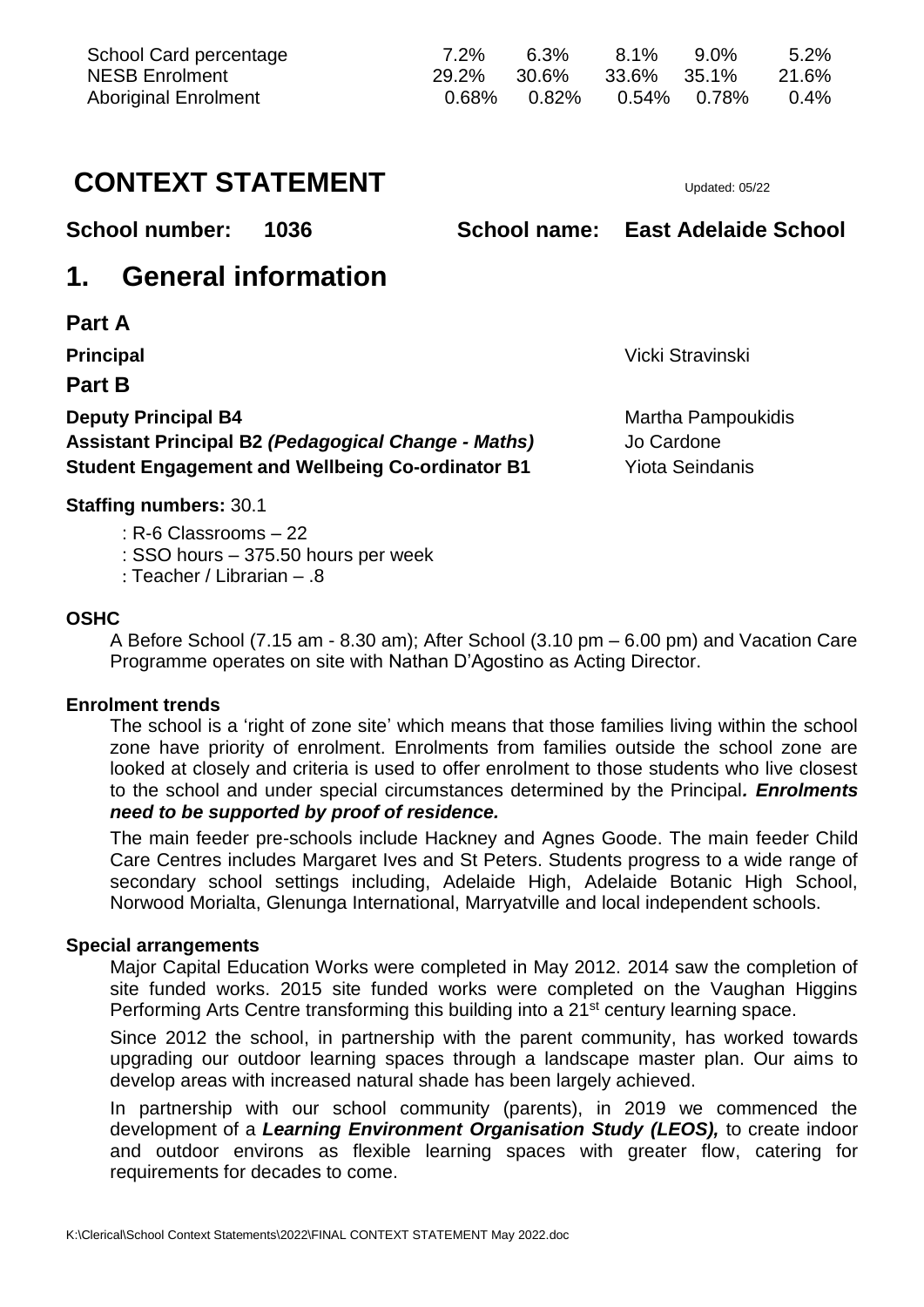# **Year of opening**

Established 1886. 'Right of zone' school since 1989.

### **Public transport access**

A bus service operates along Payneham Road. Bus Stop 8.

# **2. Students (and their welfare)**

### **General characteristics**

Over the years the school has grown beyond capacity, and with the Year 7-HS transition enrolments have eased, decreasing the pressure placed on space particularly the outdoor learning spaces. There is considerable movement in the school population because of interstate or overseas work and study exchanges and transfers in from other schools.

#### **Support offered**

Parents are supportive of the learning provided within the school and have high expectations. Parents are actively engaged in the decision-making processes through Governance and subsequent committees. Parents are also actively engaged in classroom learning programs, particularly in the early years.

### **Student management**

East Adelaide School provides a safe and supportive learning environment in which students can be engaged and challenged in their learning.

The Student Behaviour Education Procedure is based on the rights of teachers to teach and students to learn and for students to learn to take personal responsibility for behaviour choices in the class and outdoors.

Behaviour expectations are based on the school values [Relationships, Respect, Responsibility and Resilience] and are consistent throughout the school. Teachers use a **Restorative Practice** approach, supporting students in reflecting on their choices and *Circle Time* strategies to empower students to problem solve with the support of a larger group. Students use resolution procedures to assist them in addressing harassment and/or bullying. Several staff across the school have attended Berry Street Education Model Professional Learning based on better understanding trauma informed practice. We continue to implement the BSEM domains in classes, with the support of the Engagement and Wellbeing Leader team teaching and modelling practices.

Parents support their children to learn to take responsibility for their behaviour choices. Anti-harassment/bullying processes are established, and social skills are explicitly taught and reinforced across the school using the You Can Do It program which is further enhanced with additional resources*.*

All students proudly wear school dress code.

#### **Student Agency**

Students are enabled to have a voice through the structures of class meetings, and solution focused discussions are promoted at the class level and at the student leadership level. Student agency is promoted through the intrinsic learning in each classroom, building student agency through learning intentions, success criteria, a range of formative assessment strategies and STEM.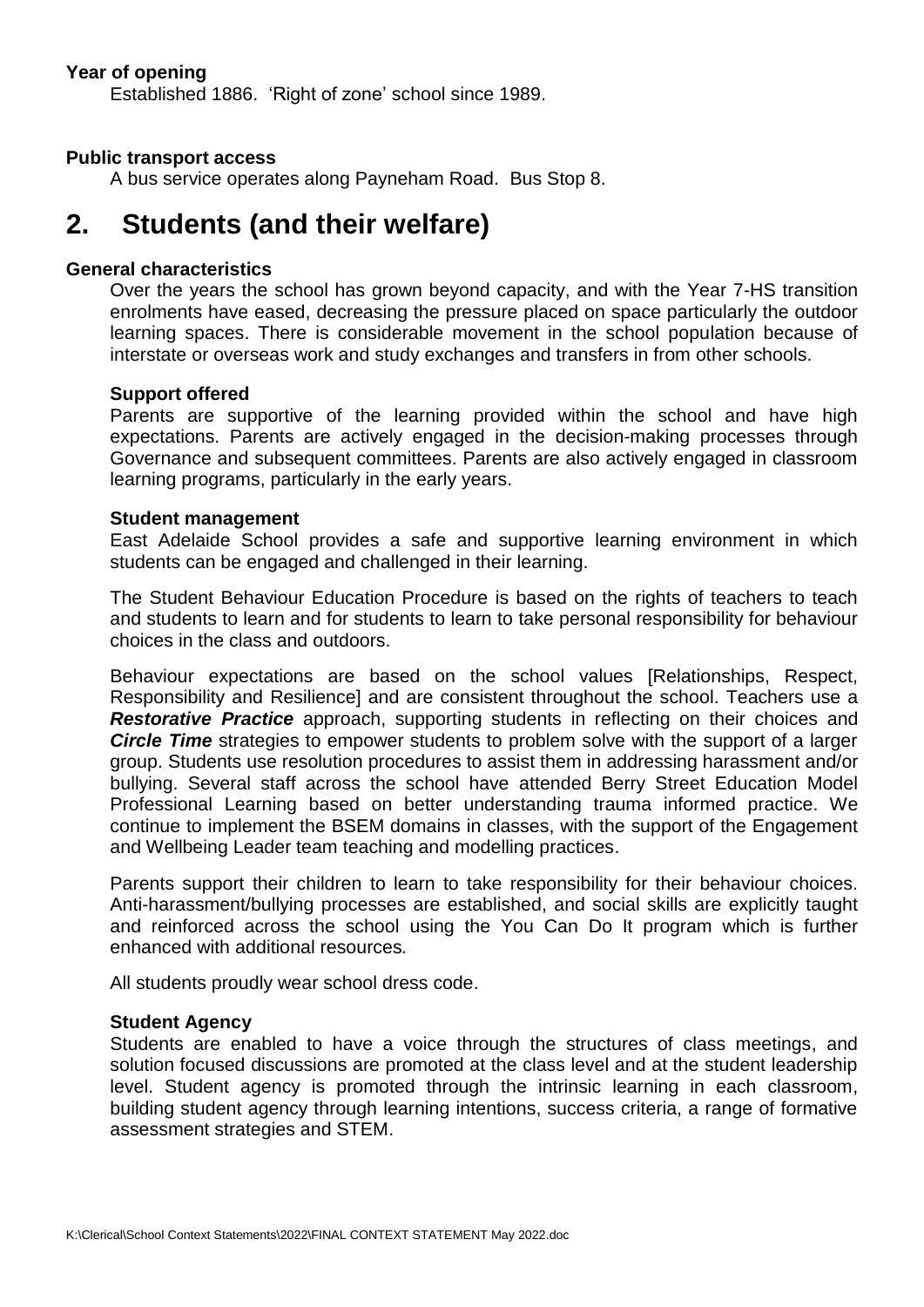## *Student Leadership*

The Ambassadors are one of several middle years (years 6) leadership groups; others include, Educators, Journalists, House Captains, Artists, Peer Mediators and ICT Technicians.

All middle years (years 6) learners are expected to undertake leadership and service roles. Middle Years teachers are involved in the supervision of this program as are other staff members including the teacher librarian, pastoral care worker and leadership staff. Middle Yeas learners work on building their social and personal capabilities in preparation for the leadership skill development. All Middle Years learners work towards achieving the EAS graduate student qualities.

Year 4 and 5 students take on a number of leadership responsibilities leading up to their time as senior students at East Adelaide.

### **Inclusive Education**

We offer a range of educational and social support for students at risk in the areas of Literacy, Mathematics, Wellbeing and social skills. The school has established a strong support program for students with learning difficulties. We focus on Wave 1 (quality teaching and learning for all students in each classroom), Wave 2 and 3 students at risk and work with teachers in developing individual learning goals for students who are identified as at risk at the Wave 2 level. Goal setting supports student ownership of their learning and a clear way forward to achieving progress using attainable and measurable steps.

Additional targeted, short term programs are implemented such as Phonological Awareness program (reception supporting phonemic awareness and reading and spelling readiness skills), Mini Lit (literacy program to support reading at year 1), an On-line Mathematics intensive intervention program has been implemented 2021 for learners in year 3 and/or 4, on a needs basis. Support is overseen by the Student Review Team which is also responsible for monitoring student progress, tracking students and making recommendations for referrals to external service providers. The Student Review Team is led by the Deputy with staff membership, meeting with classroom teachers who have concerns about individual student learning. MaqcLit is commenced in 2020 for students in years 3 and 4.

As a priority staff focus on intellectually challenging all students, providing targeted teaching and an environment in which students are taught to use thinking tools, critical and creative thinking and questioning. These tools are used by teachers as an integral part of the teaching and learning process. We have high expectations of all students in order for each individual to achieve his/her personal best.

There are many opportunities for challenging and involving students in areas of interest beyond the classroom. These include programs such as Choir, Instrumental Music, Drama, Chess, Debating, and a wide range of sport activities include a range of SAPSASA competitions and after school sports. Special events such as the Art Shows and Musical Evenings encourage individual effort.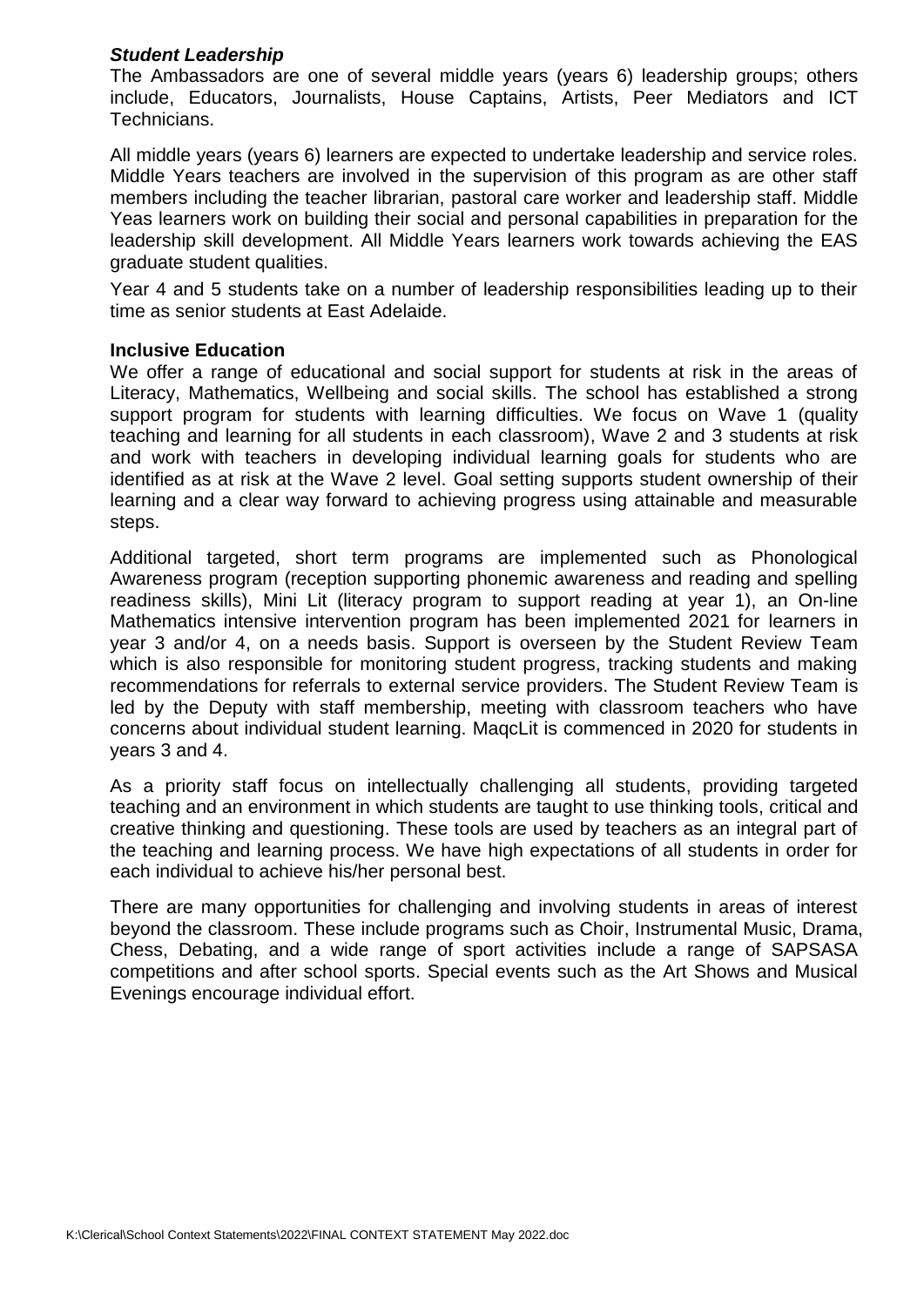# **3. Key School Policies**

# **School Motto:** *Learning for Life*

**Vision:** East Adelaide School inspires a dynamic community that is caring, curious and courageous.

## *Our purpose therefore is to:*

- Create a safe and supportive environment where provision is made for discovery, challenge and choice.
- Facilitate the social, physical and emotional development of each learner emphasising personal growth, respect for differences in people, resilience, a sense of social responsibility and care for others.
- Create a dynamic learning community which encourages self-management, curiosity and enjoyment for each learner to achieve his/her potential.
- Provide learners with the opportunities throughout the day to work collaboratively, learning from and with others.
- Provide learners with a range of sophisticated thinking tools and problem-solving skills to enable them to apply these in purposeful ways throughout learning.
- Provide learners with a range of methods to demonstrate what they know, understand and can do.

# *Underpinning our vision and purpose are our core values:*

- **Respect**  show care and concern for self, other people, property and our environment
- **Responsibility** develop a sense of pride and be in charge of yourself
- **Relationships** based on integrity and mutual respect, and building community connectedness
- **Resilience** established through purposeful effort, participation, persistence and optimism.

East Adelaide School is committed to achieving the priorities of our Site Improvement Plan and Strategic Plan as developed with Governing Council.

# *The Site Improvement Plan Goals 2022 - 2024 are:*

- To maintain and increase the number of students in the higher bands in Writing
- To maintain and increase the number of students in the higher bands in Reading
- To maintain and increase the number of students in the higher bands in Numeracy

# *Our Strategic Intentions focus on developing Powerful Learners through:*

 STEM – Critical and Creative, deep thinking for deep learning – Domain 3.2 of TfEL This priority strengthens our commitment to developing learning with intellectual challenge for all students and increase student agency.

Our school emphasis is on critical and creative thinking for deep learning through an inquiry process using STEM as an integrated vehicle. Teachers work in teams designing learning within a multi-disciplinary framework which uses a design thinking process to support learners to hypothesise, work collaboratively on site and on-line, interrogate data, learn from experts further afield via skype, create solutions, to solve real life problems. Each year we host a STEM Expo to showcase our learning.

### **Recent Key Outcomes**

Please refer to the 2021 Annual Report, which is available on the website.

The Australian Curriculum is used to guide learning design, assessment and moderation and the Teaching for Effective Learning (TfEL) framework is being used as our pedagogical framework to further learning and empower learners. School reports reflect the Australian Curriculum and comply with DfE assessment and reporting expectations.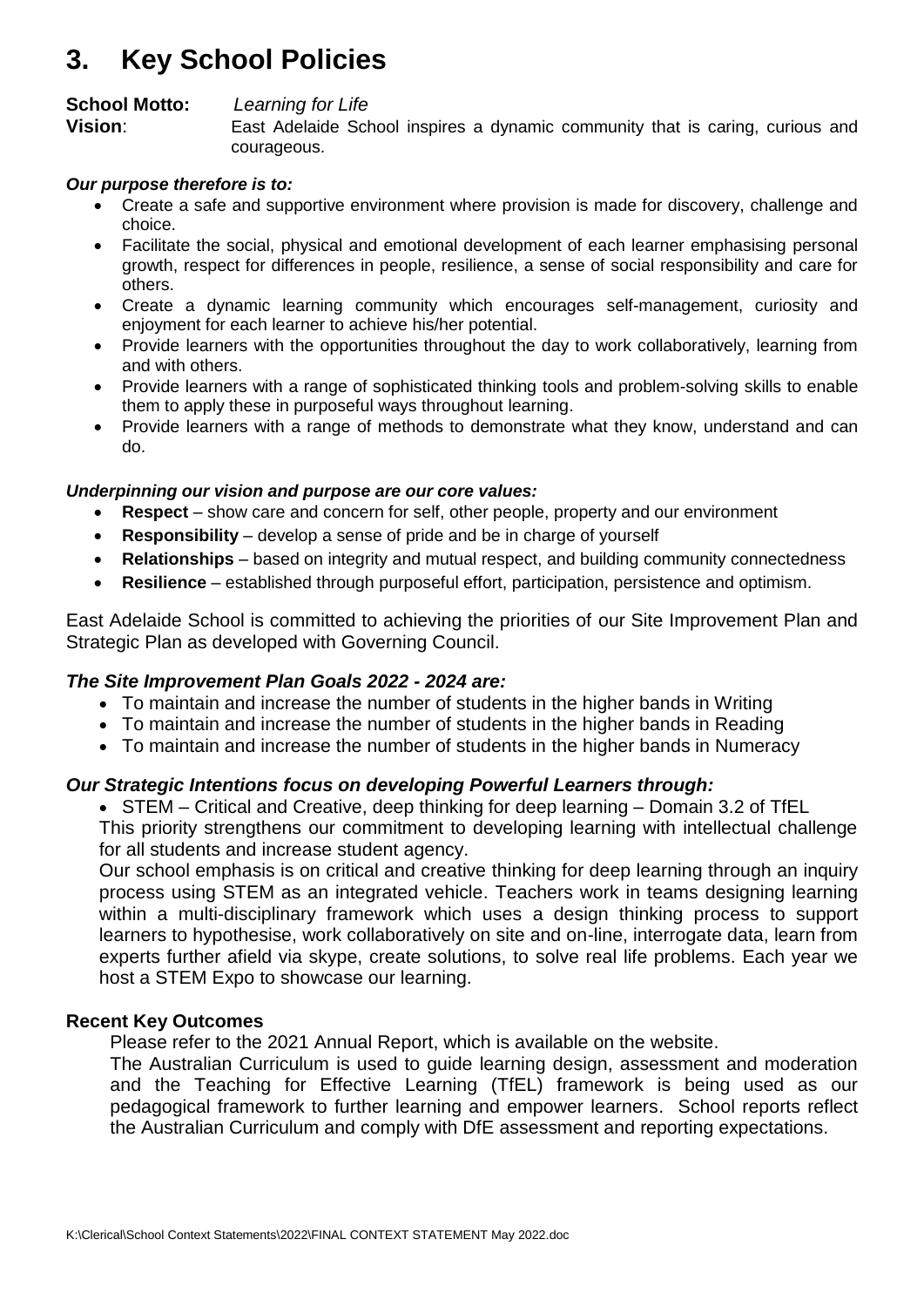# **Curriculum**

# **Subject Offerings**

The core business of the school is to provide students with a broad and balanced curriculum within a supportive and challenging learning environment. We are committed to providing the eight areas of learning including English, Mathematics, Science, The Arts, History and the Social Sciences (HASS), Design and Technology, Health and Physical Education and Languages.

Implementation of the Australian Curriculum continues as a focus of the school embedded throughout the SIP, as has our focus on teaching practice to ensure that our work is current and reflects the capabilities, knowledge and understandings expected of young people in the present and future.

Embedding ICT across the curriculum continues to be an emphasis with an increase in funding for efficient and effective infrastructure to enable students to be creative learners using ICT as effective tools. The school in consultation with parents has introduced a BYOD policy for students Years 4 to 6. Interactive TVs, Interactive Whiteboards and or projectors exist in each teaching and learning area. The school continues to invest in various digital devices including i-Pads, ACER devices, ensuring that students have access to new technologies. We have fibre optic cable to the school, an updated wireless technology and an updated infrastructure across the school. As the school population has increased, we have seen the need to ensure that the infrastructure is kept up-to-date to manage the connectivity and use.

Our aim in ICT is to ensure that our students become critically literate, creative users of ICT, and use the tools for learning, creating and communicating in today's rapidly technological evolving world. We are committed to providing tools for teaching the technologies curriculum, such as coding and programming.

**The Mathematics / Numeracy Goal** focuses on staff continuing to examine their practice and make adjustments according to the needs of learners with the aim to develop improved mathematical understanding, fluency, mental computation, confidence and use of mathematics to solve problems.

**The Writing and Reading Goals** specifically focus on functional grammar, sentence complexity and rich vocabulary use. All staff have undertaken the Functional Grammar course *Writing Plus* offered through the Partnership. Our focus in reading includes the development of intentional teaching/learning of systematic synthetic phonics, with improvements made to teaching of phonics and phonological awareness in the early years through to year 6. Our focus on developing fluency in reading for all and further extending our explicit teaching of reading comprehension has taken on greater precision.

Staff has enthusiastically continued their familiarisation and implementation of designing learning continuously improving assessment strategies, implementing a wider range of formative assessment strategies, moderating samples of work and analysing these to improve educational outcomes for all.

Other teaching agreements include the teaching of text types and using the EALD Literacy and Language Levels as a moderating tool to support our teaching practices for continuous improvement of writing various text types.

Our literacy and numeracy agreements are working documents which are continuously tweaked to meet the demands of quality and current teaching and learning to ensure our practices remain high performing and continually intellectually challeng6 learners.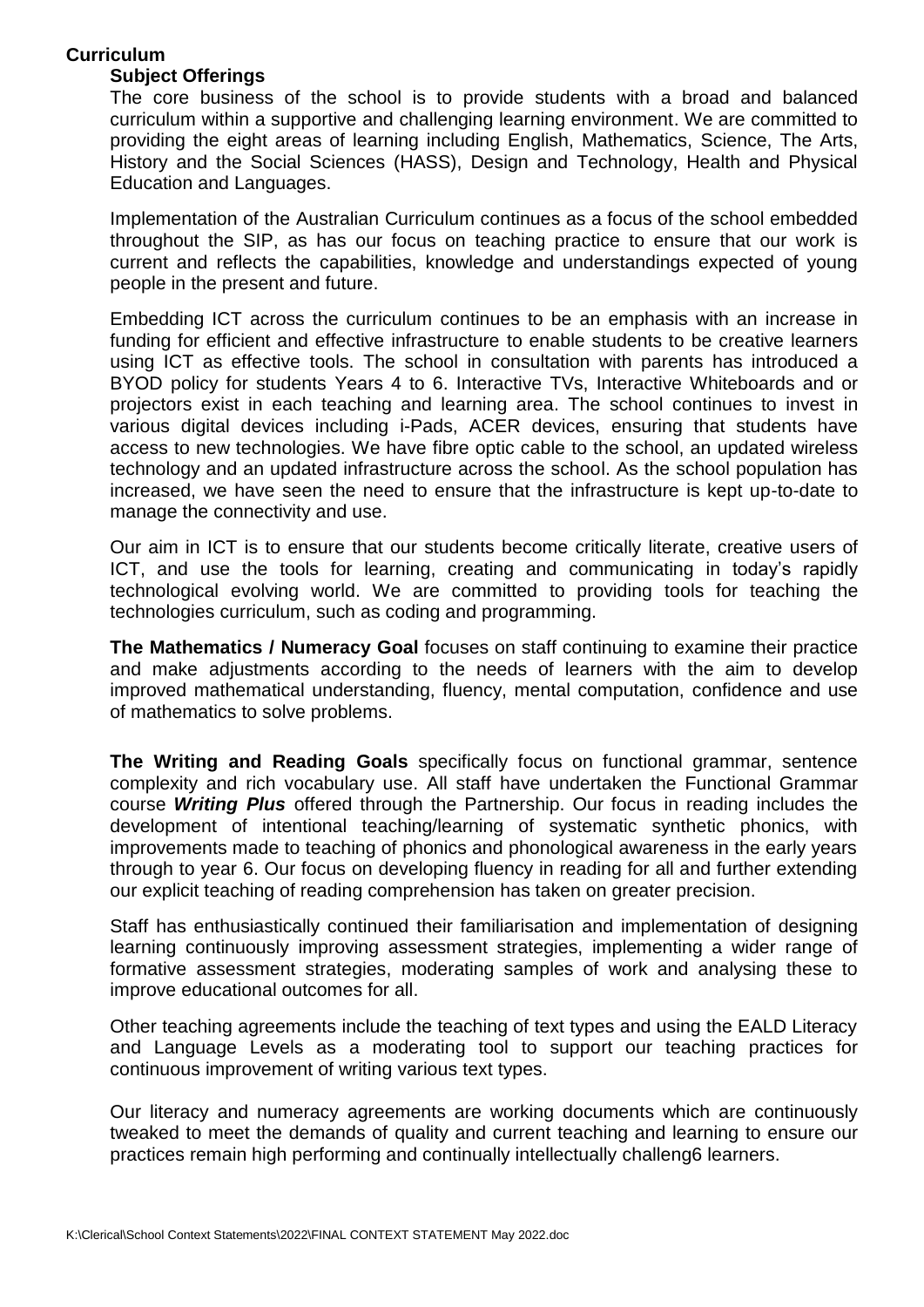We have intentionally embedded the recommendations from the Department for Education literacy and numeracy guidebooks and the Australian Curriculum throughout the SIP and literacy and numeracy agreements.

## **Specialist Programs**

We highly value our specialist programs which include: Science, Performing Arts, Physical Education, Italian and Inquiry based learning years 4-6.

# **Performing Arts**

All students (R-6) participate in the Performing Arts program provided by the Performing Arts teacher once/week.

As students move through the school, there are many opportunities to be involved in a wide variety of creative performances, for example String Ensemble and Choir for students in Years 5 and 6 with opportunities to perform in the Festival of Music. Instrumental music tuition is available for individuals and groups. DfE Instrumental Music teachers provide a string program for Years 3 to 6 students. Private Instructors are also available on a user pay basis from Reception to Year 6 and provide tuition in the learning of various instruments. The students are able to perform for an authentic audience (parents, grandparents and friends) once/year to showcase their talents and skills. These programs are highly valued by the school community.

## **Italian**

All students R to 6 participate in the Italian program. R-3 students receive 2 lessons/week and years 4-6, 1 lesson/week.

## **First Language Maintenance and Development**

As there are a high percentage of students who speak Chinese/Mandarin and Punjabi at home and who meet the criteria for inclusion to the FLMD program, we have started teaching these FLMD languages to an identified group of students. Identified students in these languages access one lesson/week.

# **PE**

All students R to 6 participate in the PE Specialist program one lesson/week. Classroom teachers include fitness in their educational programs throughout the week. Outdoor Education is an important part of the primary program through orienteering challenges. SAPSASA opportunities that are provided include; athletics cross country, swimming and various team sports.

### **Learning Environment**

Learning at East Adelaide is supported by:

- Behaviour Education processes that are clearly understood and consistently applied backed up with a range of procedures in the classroom including the Behaviour Support Tool Kit.
- The provision of a safe, supportive learning environment on which to base rigorous learning.
- Opportunities for student participation and leadership.
- Parent involvement and participation that supports school programs and daily class activities.
- A program of extra-curricula and activities that encourages involvement in additional areas of endeavour.
- The early identification of learning needs and support implemented.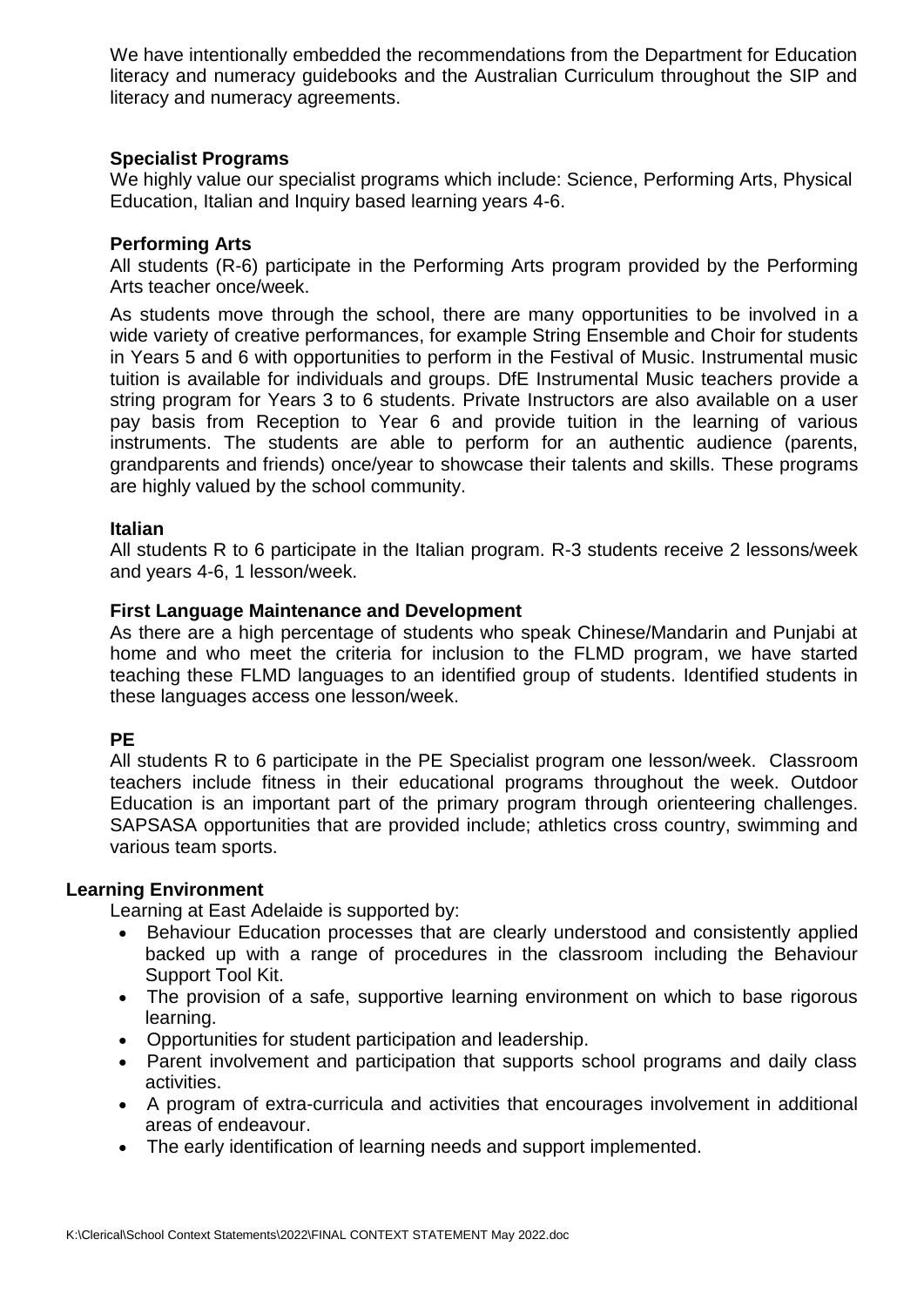## **Teaching and Learning**

The teaching and learning programs at East Adelaide School strive to enable selfregulated learners who are supported to work towards achieving their personal goals.

We are committed to intellectually challenging learners through the use of a range of thinking tools and questioning strategies to assist learners articulate their thinking and become seekers of opportunities to create and problem solvers.

ICT is integrated into the teaching and learning and facilitated by wide access to necessary technology.

The importance of play in student learning is highly valued in Reception and Year 1 through a play based investigations program which integrates all curriculum areas and supports learner curiosity and student agency.

### **Assessment procedures and reporting**

We currently report to Parents/Caregivers through:

- Acquaintance Night
- Term Overviews
- Parent / Teacher Interviews
- Written Reports twice per year

A whole school agreement exists regarding the collection of student achievement data to be gathered using standardised, summative and formative assessment processes. We are using IMPROMATION as our learner data management program for greater precision in the documentation, tracking and monitoring of student achievement R to 6 and to support the targeting of differentiation in teaching and reporting growth and progress.

Learners in Years 3 and 5 are involved in NAPLAN Literacy and Numeracy Tests. Results are analysed early in Term 4 along with other measures to inform practice at a classroom, team and whole school levels.

# **4. Sporting Activities**

The school has a Gym which caters for all sports particularly basketball, netball, badminton and volleyball. The outside facilities include two netball courts, basketball court, bat tennis courts and cricket nets.

The school offers a wide range of out of school hours sports including soccer, football, cricket, netball, Auskick, and basketball. There are activities for students from Reception to Year 6.

The After School Sports Program is supported by a designated staff member (SSO) who coordinates the out of hours sports activities with volunteer parents who are members of the Governing Council After School Sports Committee. The After School Sports program has increased over the past 5 years with well over 400 students participating in after school sports. This has been made possible with the commitment and support of parent volunteers who take up the role of coaching teams either before or after school. We have presentation evenings each year celebrating student participation. Our school community highly value the After School Sports program.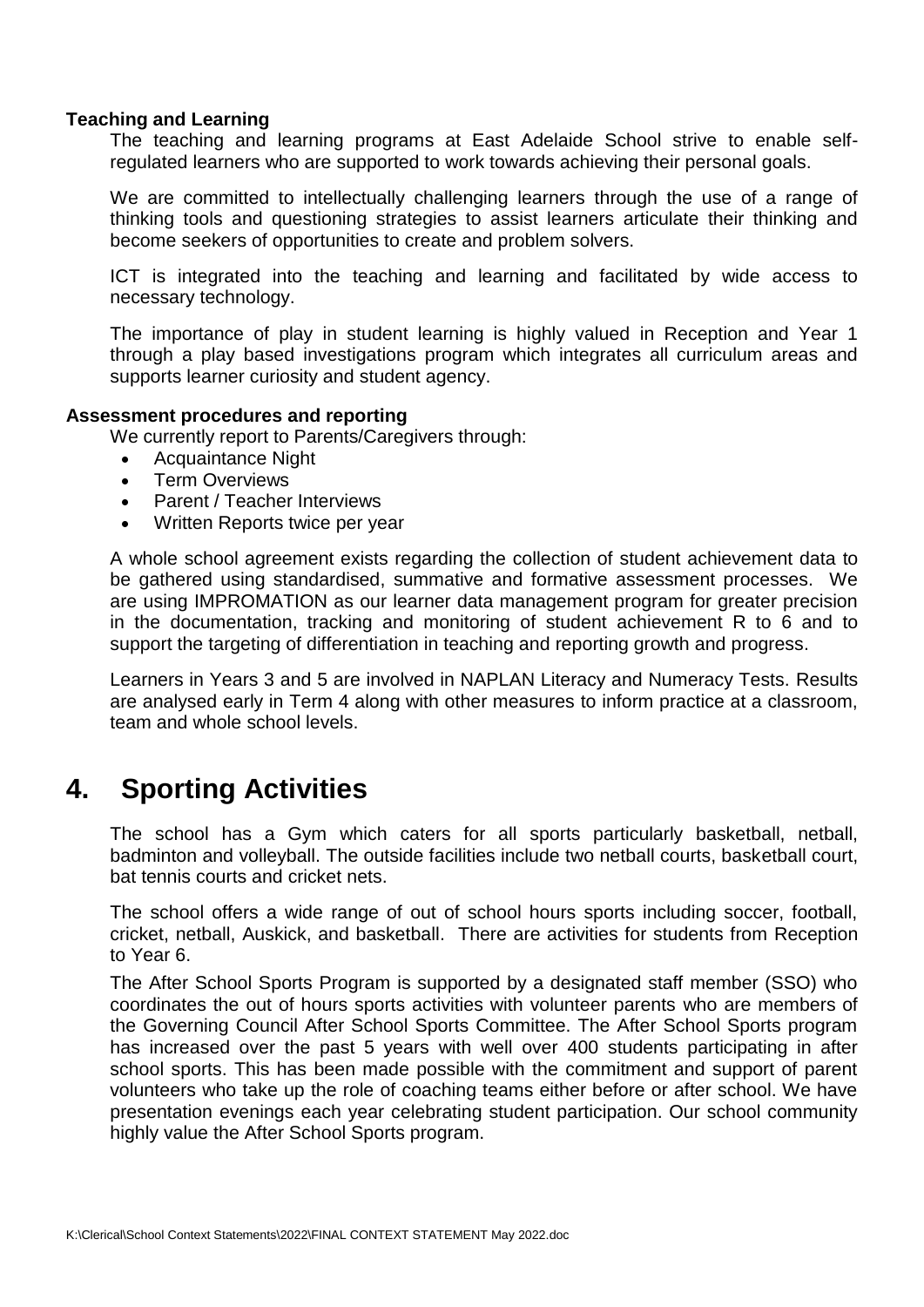# **5. Other Co-Curricular Activities**

# **General**

All Year 5 and 6 students can audition for the Festival Choir, which performs in the primary Festival of Music program.

Instrumental music tuition in Strings for students Years 3-6 is available through DfE Instrumental Music Service. We also have private music instructors on a user pays basis during the course of the school day.

# **Special Activities**

The school has an extensive program of events such as Physical Activity Week, Harmony Day, Reconciliation Week, Book Week, Literacy and Numeracy Week, Science Week through which students are encouraged to pursue individual areas of interest, and demonstrate their skills and talents.

# **6. Staff (and their welfare)**

# **Staff profile**

Staff is expected to work as a cohesive unit; structures have been created to enable this to occur. Staff meet regularly with colleagues in professional learning communities to discuss student progress, discuss successful practice seek support from others to assist the lift of student growth and progress, design learning, moderate student learning and discuss summative and formative assessment processes and tasks. The purpose of the PLCs is to build a culture of critical collaboration, continuously improve teacher efficacy, target teaching and to be results focused.

School support officers meet as a group on a regular basis.

# **Leadership structure**

The Principal, Deputy and Assistant Principal work together to provide a cohesive leadership team. We have added to the leadership team with the appointment of a Band 1 Leader in Student Engagement and Wellbeing. A teacher leader from each team is part of a broader leadership team designed to build leadership capacity.

# **Staff support systems**

Each member of the Leadership Team works closely with a specific Professional Learning Community and the focus of these meetings is teacher pedagogy. The school has a commitment to collaborative team teaching and learning, open communication, mutual support and high expectations of all. The new classroom buildings particularly have been designed to encourage collaborative teaching and learning. Classes buddy with each other for cross age tutoring.

Action Teams aligned to Our SIP goals work on monitoring and tracking progress in achieving our goals.

The school has a WHS Committee that oversees the safe practices of the school. The Leadership team monitors social justice issues, student attendance, behaviour education.

### **Performance and Development**

The performance development program is based on continuous improvement through professional learning and has a regular review and development process, with scheduled meetings to discuss progress in goal achievement, observational feedback, student progress and professional learning needs of the individual aligned to the SIP. School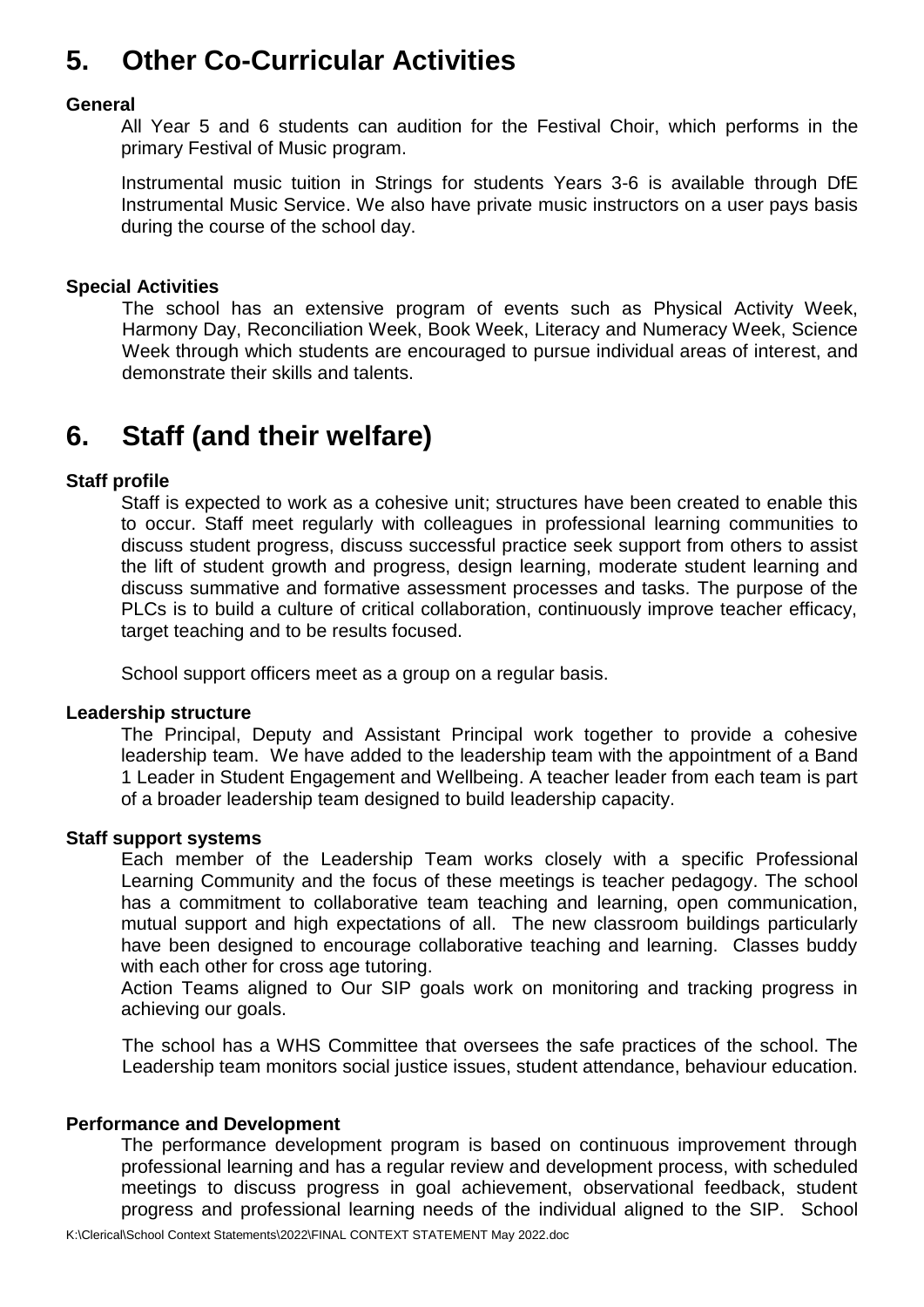practices are closely aligned with the Australian Professional Standards for Teachers and Leaders. We use the DfE PDP process. Mentors provide written feedback to staff at least once/year.

Staff members are expected to take responsibility for their performance and professional growth through learning beyond the school. Opportunities are provided for staff to further their leadership aspirations and learning in accordance with the Site Improvement Plan and their own Performance Plan goals.

### **Access to special staff**

The staff is supported by specialist support staff from the Eastern Adelaide Office. Staffing structures have been organised to maximise the use of teachers and SSOs with students in class. Class sizes are monitored; student programs, services and student welfare and care addressed. The PAC provides advice and support to the Principal in relation to staff deployment and other relevant issues.

# **7. School Facilities**

### **Specialist facilities**

The school has completed major facilities upgrade through the BER Education Works and Capital Works projects. Through the BER, the school has a new collaborative learning area of six classrooms. The BER has also provided a new Gym. A new two storey administration area and redevelopment of the original Junior Primary Admin were completed by 2012. Term 1 2014 saw the completion of the OSHC site funded project. The Dawson building was internally upgraded with new carpets and paint.

In 2015, the school completed the upgrade of the Performing Arts building which was first placed on site in the early 1960s.

As stated previously, many other projects have been completed which have made the teaching and learning spaces more appropriate for 21st century learning.

### **Staff facilities**

Staff facilities now reflect modern areas that promote collaborative planning with several common areas for staff to meet in teams and to prepare for their core business. The Staff Room is a spacious, well lit room supportive of the importance for staff wellbeing. The Resource Centre is located upstairs in the Bannon building. It is becoming the hub of learning through the leadership of our teacher librarian who has had input in developing a Resource Centre which enables robust learning in a modern facility.

There is very limited car parking on site with many staff parking in the streets surrounding the school.

### **Access for students and staff with disabilities**

Ramps enable access to most downstairs areas. The new Administration building has a lift enabling access to the first-floor learning areas including the resource centre. Accessible toilets are currently only available in the main two storey building and in the new Administration Building.

#### **Access to bus transport**

A bus service operates along Payneham road. Bus stop 8.

## **Cooling / Heating**

The school is fully air-conditioned.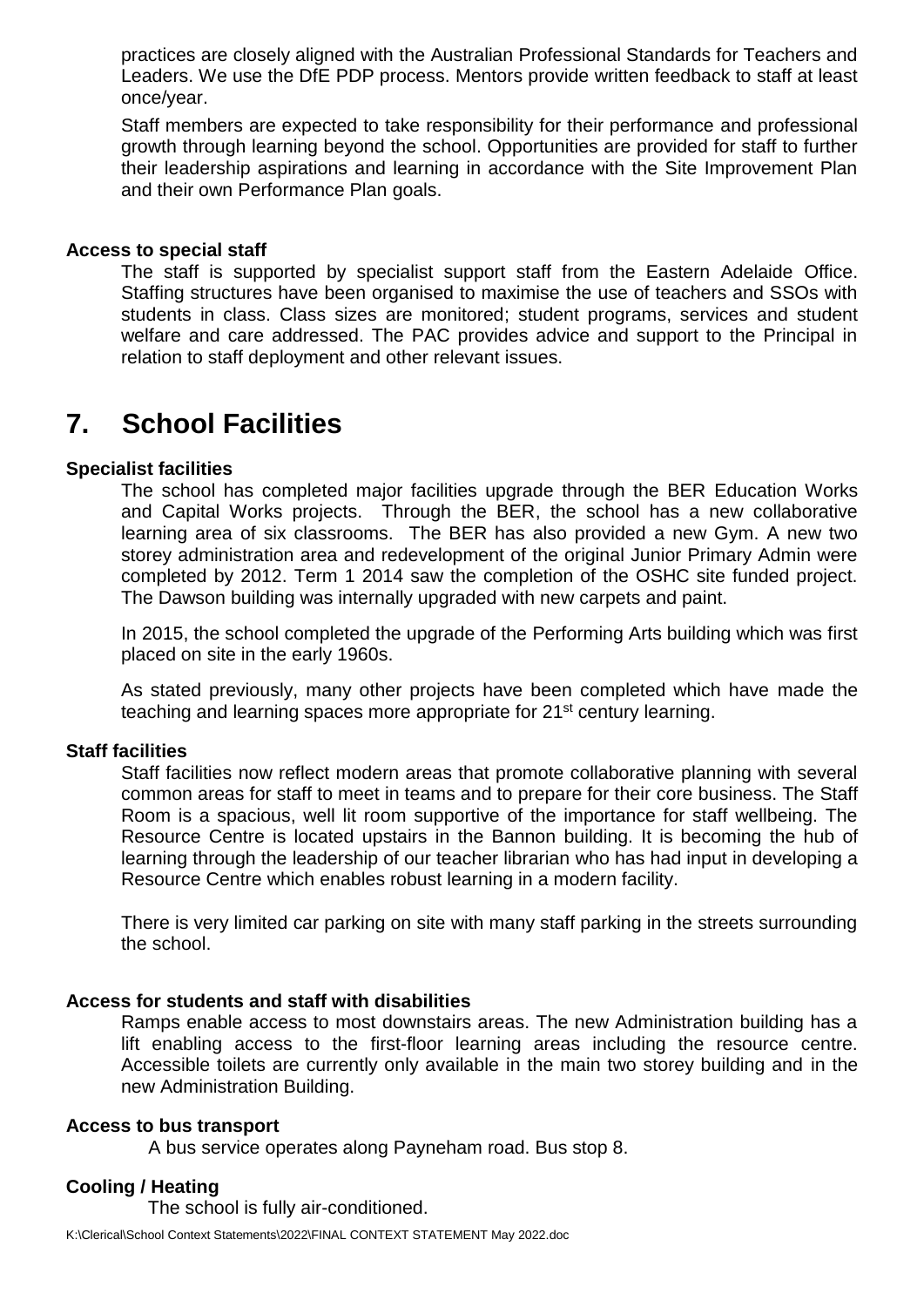# **8. School Operations**

# **Decision making structures**

A school Decision Making Policy exists to identify processes for maximum participation. The School Governing Council is jointly responsible with the Principal for governance of the school. Through the Governing Council Committees, parents are able to be actively involved in decision making.

The major Governing Council Committees are

- Finance
- Asset and Landscaping
- Sport
- OSHC
- Canteen
- Parents and Friends

# **Communication**

## *Staff communication*

Year planners and term planners are developed to support staff with communication at our site. The term planner is emailed to staff at the beginning of each term. We use the SENTRAL Broadcasts to share information of importance and reminders online daily. All staff members are encouraged to post information as the need arises.

A set of School Policies, a Routines Handbook, and copies of curriculum statements are made available to all staff through the policies tab on SENTRAL and on the school website. We rely and expect that all staff communicate information via electronic communication modes which also includes email. All minutes of meetings are uploaded in SENTRAL for easy access by staff.

Teachers of Years 4-6 use the suite of Office 365 tools to further enhance our work with each other and with and for older students in the school. Particular emphasis is placed on using One Note and Teams as a teaching/learning tool.

Staff decision making is supported through the Leaders Group, PAC and a process through the Decision-Making Procedure.

### *Parent communication*

Staff is encouraged to communicate regularly with parents. Staff use two electronic platforms to communicate with parents these include; SeeSaw R-3 and emails for years 4-6. Teachers post homework on SeeSaw along with using it as an electronic portfolio to showcase learning and progress. One Note is used by years 4-6 teachers for the posting of homework. These platforms are used by the teachers to communicate other classroom management processes and excursions.

New and existing parents are encouraged to access information via the school website. Information on the website includes school policies, forms and newsletters which are published once/fortnight.

We use Konnective mobile phone app to remind families of important information and events across the school or related to their child's year level/classroom.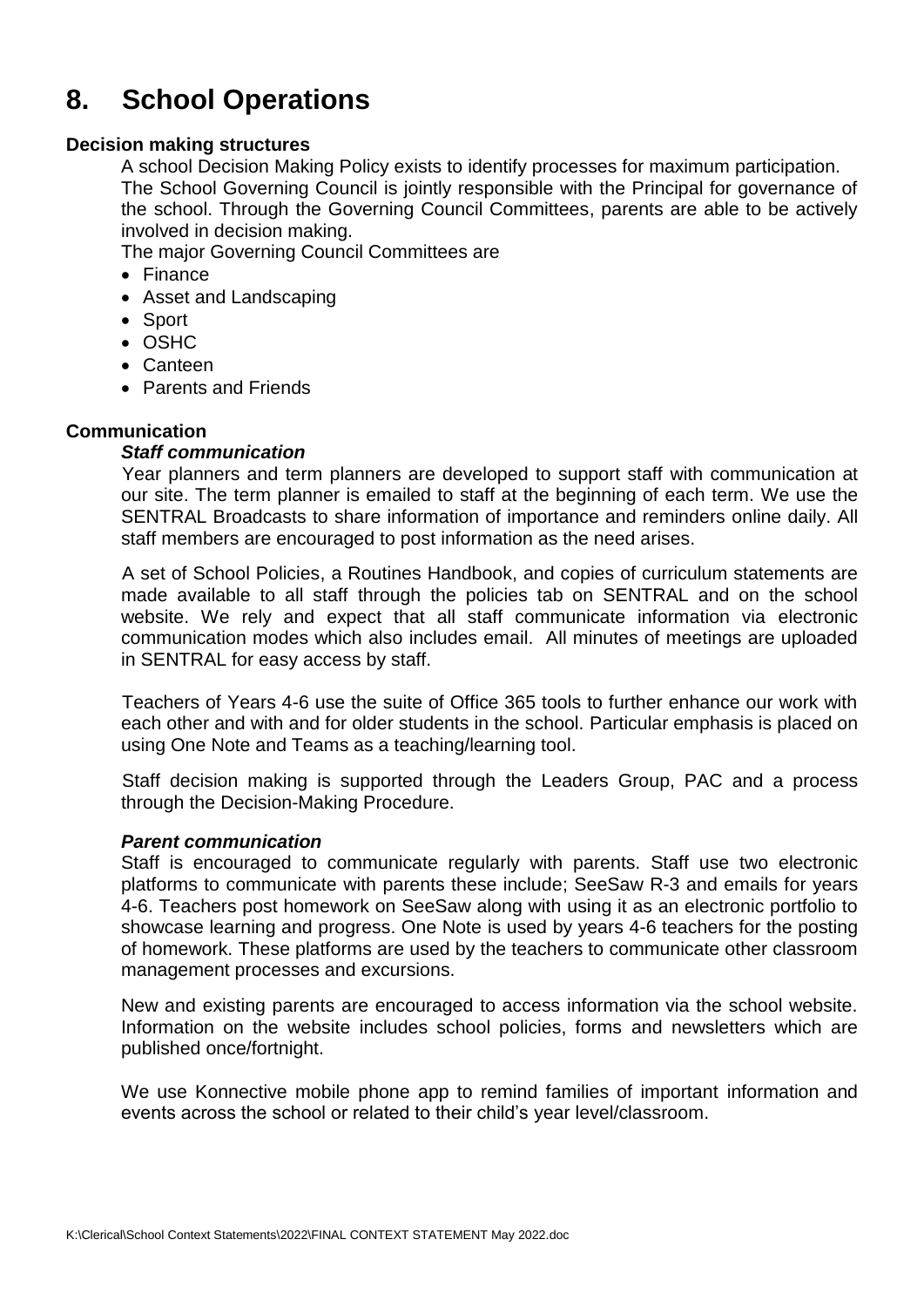All new parents learn about the school via tours of the school for prospective community members, providing the opportunity to meet with the principal, other members of the leadership team and Student Ambassadors. The principal also meets with new parents to the school particularly with the parents of new Reception students at the first transition visit to share information on school life at East Adelaide with a focus on the early years and to respond to questions.

### **School financial position**

The school is in a strong financial position enabling long term planning.

Parent fundraising and hire of School facilities provide valuable additions to the school budget. The majority of the parents support the school through the prompt payment of fees and payment of voluntary levies to the School Building Fund and/or Library/Computer Fund.

# **9. Local Community**

## **General characteristics**

There is a strong sense of pride and belonging within the St Peters district. Many parents opt for more direct *involvement in their child's classroom programme and spend time helping and assisting teachers in classrooms, on excursions and camps, and during special activities.*

### **Parent and community involvement**

Parents are very involved in all aspects of school life and are actively encouraged to support classroom activities. All volunteers are expected to have completed the on-line *Reporting Harm, Abuse and Neglect (RHAN) Training* along with having a *working with children check* (WWCC).

East Adelaide School parents are required to demonstrate their commitment to the school's volunteer procedures by attending a volunteer induction, accessing the volunteer guidelines and signing the volunteer agreement; which covers the role and responsibilities of a volunteer at East Adelaide School, to ensure the safety and wellbeing of our students and all volunteers.

### **Feeder Early Childhood Centres**

Preschools include Hackney and Agnes Goode. Child Care Centres include Margaret Ives and St Peters. Good relationships with staff from these centres help to provide strong transition programmes.

### **Other local care and educational facilities**

The nearest government primary schools are Norwood, Walkerville, Vale Park and Trinity Gardens Primary. Several independent schools are in close proximity. They include St. Peters, Wilderness, PAC, Pembroke and St Andrews. Students leaving at the end of Year 7 go to a wide range of secondary school settings including Glenunga International, Charles Campbell, Marryatville, Adelaide High, Norwood Morialta, and local independent schools.

### **Local Government Body**

St. Peters, Payneham and Norwood Council.